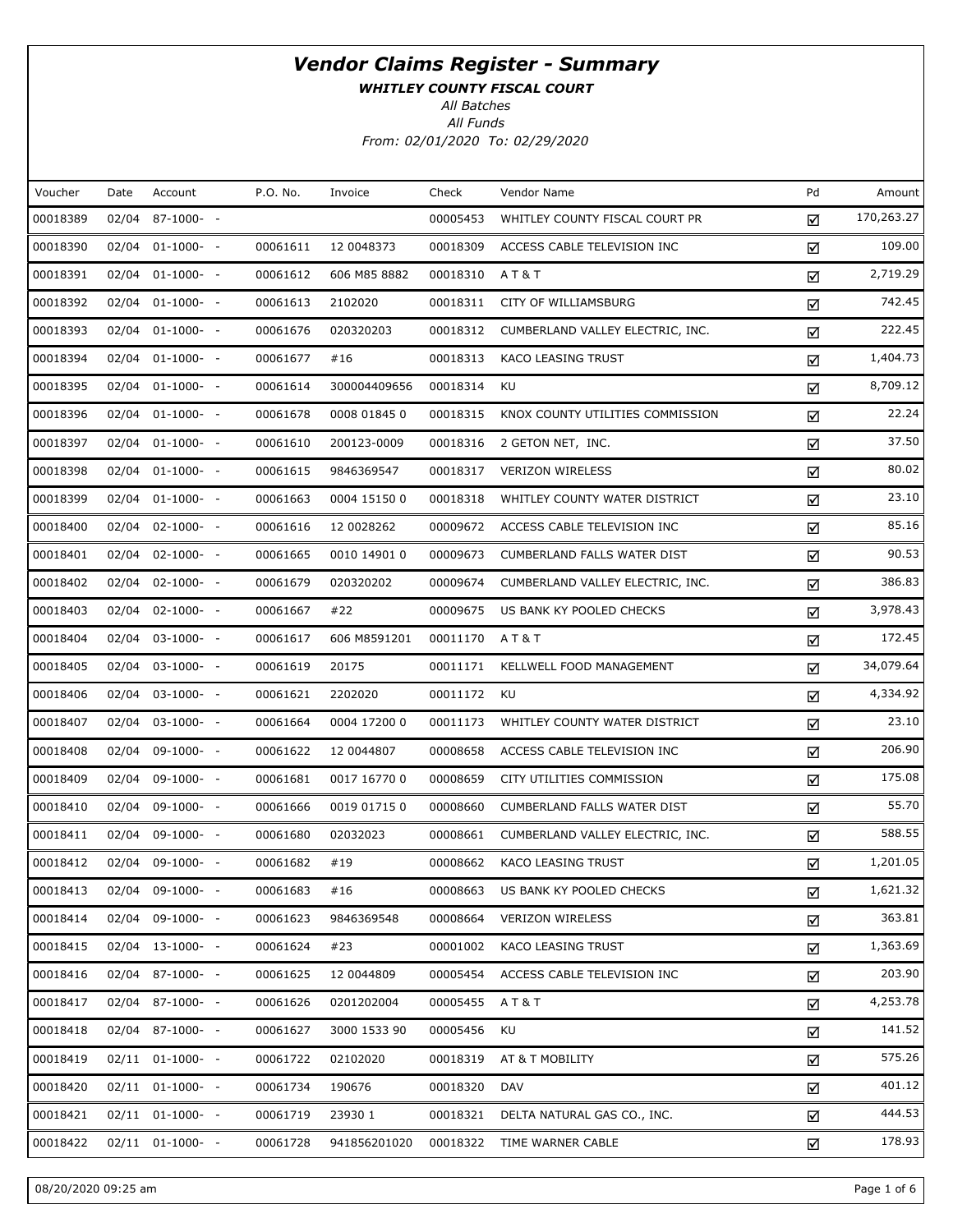WHITLEY COUNTY FISCAL COURT

All Batches

| Voucher  | Date | Account               | P.O. No. | Invoice      | Check    | Vendor Name                           | Pd | Amount    |
|----------|------|-----------------------|----------|--------------|----------|---------------------------------------|----|-----------|
| 00018423 |      | $02/11$ $02-1000-$ -  | 00061720 | 245449       | 00009676 | DELTA NATURAL GAS CO., INC.           | ☑  | 509.96    |
| 00018424 |      | $02/11$ $03-1000$ - - | 00061726 | 0012 00020 0 | 00011174 | CITY OF WILLIAMSBURG                  | ☑  | 12,427.85 |
| 00018425 |      | $02/11$ $03-1000$ - - | 00061721 | 1204924      | 00011175 | DELTA NATURAL GAS CO., INC.           | ☑  | 2,477.91  |
| 00018426 |      | $02/11$ 09-1000- -    | 00061724 | 807261802013 | 00008665 | TIME WARNER CABLE                     | ☑  | 210.19    |
| 00018427 |      | $02/11$ 09-1000- -    | 00061725 | 317262 31726 | 00008666 | WHITLEY COUNTY FISCAL COURT PR        | ☑  | 538.77    |
| 00018428 |      | $02/11$ 87-1000- -    | 00061723 | 3115370185   | 00005457 | <b>AT&amp;T</b>                       | ☑  | 294.86    |
| 00018429 |      | $02/11$ 87-1000- -    | 00061730 | 192          | 00005458 | WILLIAMSBURG-WHITLEY CO. AIRPORT BD.  | ☑  | 175.54    |
| 00018430 |      | $02/11$ $01-1000$ - - | 00061737 | 02112020     | 00018323 | ANDREW CROLEY, CORONER                | ☑  | 833.34    |
| 00018431 |      | $02/11$ $04-1000-$ -  | 00061736 | 2112020      | 00000930 | WILLIAMSBURG-WHITLEY CO. AIRPORT BD.  | ☑  | 5,000.00  |
| 00018432 |      | $02/18$ $01-1000$ - - | 00061718 | 262020       | 00018326 | ANDY MOSES                            | ☑  | 200.00    |
| 00018433 |      | $02/18$ $01-1000$ - - | 00061295 | 025107-00    | 00018327 | BISSELL'S, INC.                       | ☑  | 1,574.78  |
| 00018434 |      | $02/18$ $01-1000$ - - | 00061743 | 01112020     | 00018328 | CAROLYN WILLIS, COUNTY CLERK          | ☑  | 45.00     |
| 00018435 |      | $02/18$ $01-1000$ - - | 00061727 | 0012 00015 0 | 00018329 | CITY OF WILLIAMSBURG                  | ☑  | 875.30    |
| 00018436 |      | $02/18$ $01-1000$ - - | 00061764 | 513          | 00018330 | <b>COMPUTER CLINC</b>                 | ☑  | 359.00    |
| 00018437 |      | $02/18$ $01-1000$ - - | 00061592 | 232020       | 00018331 | <b>DAV</b>                            | ☑  | 650.00    |
| 00018438 |      | $02/18$ $01-1000$ - - | 00061557 | 288339       | 00018332 | D C ELEVATOR COMPANY, INC.            | ☑  | 610.02    |
| 00018439 |      | $02/18$ $01-1000$ - - | 00061607 | 639519       | 00018333 | ELLISON SANITARY SUPPLY CO., INC.     | ☑  | 27.45     |
| 00018440 |      | $02/18$ $01-1000$ - - | 00061704 | 28533        | 00018334 | EMCON HOME GUARD, INC.                | ☑  | 510.00    |
| 00018441 |      | $02/18$ $01-1000$ - - | 00061522 | 87823        | 00018335 | EZ COUNTRY, INC.                      | ☑  | 495.00    |
| 00018442 |      | $02/18$ $01-1000-$ -  | 00061478 | 26067        | 00018336 | G & E DRIVE-IN                        | ☑  | 52.00     |
| 00018443 |      | $02/18$ $01-1000$ - - | 00061643 | 012062       | 00018337 | GOVERNMENT UTILITIES TECHNOLOGY, INC. | ☑  | 2,157.00  |
| 00018444 |      | $02/18$ $01-1000$ - - | 00061538 | 3097/3488    | 00018338 | HARDEE'S                              | ☑  | 68.00     |
| 00018445 |      | $02/18$ $01-1000$ - - | 00061672 | 069644       | 00018339 | HIGHBRIDGE SPRING WATER CO, INC.      | ☑  | 96.15     |
| 00018446 |      | $02/18$ $01-1000-$ -  | 00061482 | 00422976     | 00018340 | HOMETOWN IGA #57                      | ☑  | 317.50    |
| 00018447 |      | 02/18 01-1000- -      | 00061602 | AR43288      | 00018341 | JOHNCO, INC.                          | ☑  | 26.23     |
| 00018448 |      | $02/18$ $01-1000$ - - | 00061467 | 496426       | 00018342 | JONES PIT STOP                        | ☑  | 88.00     |
| 00018449 |      | $02/18$ $01-1000-$ -  | 00061589 | 20320        | 00018343 | K A C O ALL LINES FUND                | ☑  | 19,145.74 |
| 00018450 |      | $02/18$ $01-1000-$ -  | 00061588 | 2320         | 00018344 | KACO WORKERS COMPENSATION FUND        | ☑  | 9,068.52  |
| 00018451 |      | $02/18$ $01-1000-$ -  | 00061581 | 3134         | 00018345 | KCJEA WINTER CONFERENCE               | ☑  | 1,400.00  |
| 00018452 |      | $02/18$ $01-1000-$ -  | 00061771 | 271140       | 00018346 | <b>KENWAY DISTRIBUTORS</b>            | ☑  | 134.78    |
| 00018453 |      | $02/18$ $01-1000-$ -  | 00061752 | <b>KMCA</b>  | 00018347 | KMCA                                  | ☑  | 1,475.00  |
| 00018454 |      | $02/18$ $01-1000-$ -  | 00061596 | KHS-20-0055R | 00018348 | KENTUCKY STATE TREASURER              | ☑  | 1,500.00  |
| 00018455 |      | $02/18$ $01-1000-$ -  | 00061397 | 8732         | 00018349 | LAUREL RIDGE LANDFILL                 | ☑  | 1,659.77  |
| 00018456 |      | $02/18$ $01-1000-$ -  | 00061532 | 110586       | 00018350 | LAUREL TERMITE CONTROL                | ☑  | 95.00     |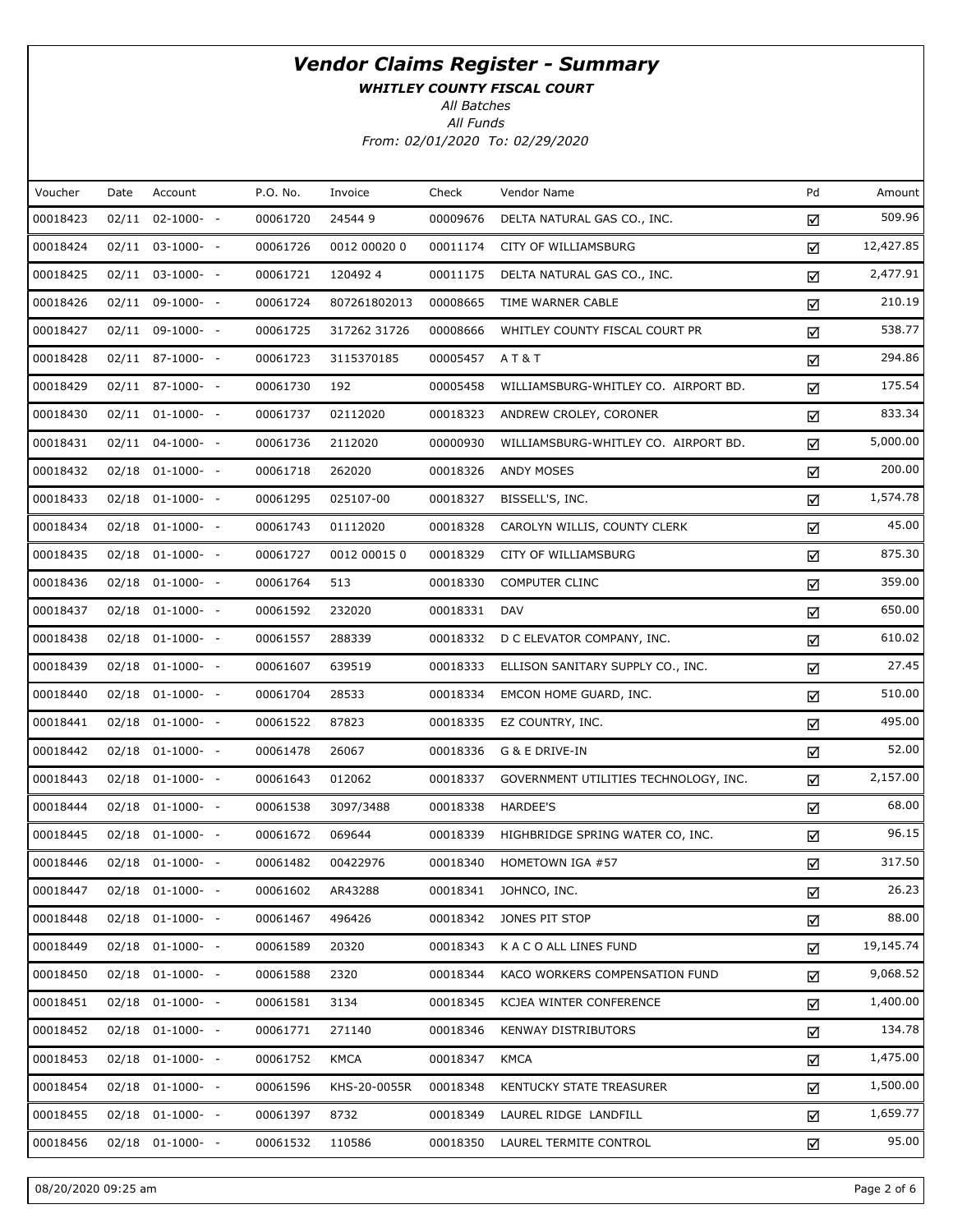WHITLEY COUNTY FISCAL COURT

All Batches

| Voucher  | Date  | Account               | P.O. No. | Invoice       | Check    | Vendor Name                           | Pd | Amount    |
|----------|-------|-----------------------|----------|---------------|----------|---------------------------------------|----|-----------|
| 00018457 | 02/18 | $01-1000-$            | 00061765 | 2102020       | 00018351 | LONNIE FOLEY                          | ☑  | 200.00    |
| 00018458 |       | 02/18 01-1000- -      | 00061745 | 2122020       | 00018352 | MARRIOTT GRIFFIN GATE RESORT          | ☑  | 1,695.08  |
| 00018459 |       | $02/18$ $01-1000-$ -  | 00061716 | 200377 02     | 00018353 | <b>NEWS JOURNAL</b>                   | ☑  | 569.00    |
| 00018460 |       | 02/18 01-1000- -      | 00061632 | INV78171      | 00018354 | PRECISION DUPLICATING SOLUTIONS INC   | ☑  | 100.00    |
| 00018461 |       | $02/18$ $01-1000$ - - | 00061500 | PO60500       | 00018355 | PJ CAR TUNES                          | ☑  | 300.00    |
| 00018462 |       | 02/18 01-1000- -      | 00061424 | 101588        | 00018356 | <b>QUALITY CARE AUTO SERVICE</b>      | ☑  | 118.85    |
| 00018463 |       | $02/18$ $01-1000-$ -  | 00061645 | 4418119       | 00018357 | <b>QUILL CORPORATION</b>              | ☑  | 135.52    |
| 00018464 |       | 02/18 01-1000- -      | 00061787 | 0232020       | 00018358 | RALEIGH MEADORS                       | ☑  | 185.73    |
| 00018465 |       | 02/18 01-1000- -      | 00061646 | 1302020       | 00018359 | <b>RON BOWLING</b>                    | ☑  | 200.00    |
| 00018466 |       | 02/18 01-1000- -      | 00061590 | 02032020      | 00018360 | WHITLEY COUNTY PVA                    | ☑  | 12,600.00 |
| 00018467 |       | 02/18 01-1000- -      | 00061739 | 021120200     | 00018361 | <b>SCOTTY HARRISON</b>                | ☑  | 277.56    |
| 00018468 |       | 02/18 01-1000- -      | 00061662 | <b>WOODFD</b> | 00018362 | SOUTHEAST APPARATUS, LLC              | ☑  | 2,162.00  |
| 00018469 |       | 02/18 01-1000- -      | 00061575 | 5736          | 00018363 | SOUTHERN KY CHAMBER OF COMMERCE, INC. | ☑  | 1,200.00  |
| 00018470 |       | 02/18 01-1000- -      | 00061654 | 007202        | 00018364 | SUPERIOR TELEPHONE SYSTEMS, LLC       | ☑  | 627.60    |
| 00018471 |       | 02/18 01-1000- -      | 00061759 | 0554          | 00018365 | TIMES TRIBUNE                         | ☑  | 325.00    |
| 00018472 |       | 02/18 01-1000- -      | 00061742 | 02112020      | 00018366 | TODD SHELLEY - SHERIFF                | ☑  | 504.00    |
| 00018473 |       | 02/18 01-1000- -      | 00061427 | 2001-163425   | 00018367 | W D BRYANT & SONS INC.                | ☑  | 100.09    |
| 00018474 |       | 02/18 01-1000- -      | 00061469 | 3136          | 00018368 | WENDY'S OF BOWLING GREEN, INC.        | ☑  | 72.56     |
| 00018475 |       | 02/18 01-1000- -      | 00061713 | 63623035      | 00018369 | <b>WEX BANK</b>                       | ☑  | 856.34    |
| 00018476 |       | 02/18 01-1000- -      | 00061550 | 099343859     | 00018370 | <b>XEROX CORPORATION</b>              | ☑  | 448.69    |
| 00018477 |       | 02/18 02-1000- -      | 00061472 | 22555         | 00009678 | ANGEL'S GARAGE                        | ☑  | 1,454.66  |
| 00018478 |       | 02/18 02-1000- -      | 00061400 | 1016969347    | 00009679 | ARAMARK UNIFROM SERVICES              | ☑  | 1,634.26  |
| 00018479 |       | 02/18 02-1000- -      | 00061294 | 025108-00     | 00009680 | BISSELL'S, INC.                       | ☑  | 113.89    |
| 00018480 |       | 02/18 02-1000- -      | 00061461 | W221053       | 00009681 | CANADA AUTO PARTS                     | ☑  | 1,730.37  |
| 00018481 |       | 02/18 02-1000- -      | 00061630 | 36357V11790   | 00009682 | CARE PLUS MEDICAL INC                 | ☑  | 75.00     |
| 00018482 |       | 02/18 02-1000- -      | 00061743 | 01112020      | 00009683 | CAROLYN WILLIS, COUNTY CLERK          | ☑  | 65.00     |
| 00018483 |       | $02/18$ $02-1000-$ -  | 00061468 | WHIT000       | 00009684 | DON FRANKLIN FORD                     | ☑  | 129.11    |
| 00018484 |       | $02/18$ $02-1000-$ -  | 00061697 | 06766127      | 00009685 | G & C SUPPLY CO. INC.                 | ☑  | 873.13    |
| 00018485 |       | $02/18$ $02-1000-$ -  | 00061566 | 050375        | 00009686 | HIGHBRIDGE SPRING WATER CO, INC.      | ☑  | 46.80     |
| 00018486 |       | $02/18$ $02-1000-$ -  | 00061365 | 437831        | 00009687 | HINKLE CONTRACTING COMPANY LLC        | ☑  | 13,136.30 |
| 00018487 |       | $02/18$ $02-1000-$ -  | 00061608 | 440048        | 00009688 | HINKLE CONTRACTING COMPANY LLC        | ☑  | 7,030.97  |
| 00018488 |       | 02/18 02-1000- -      | 00061693 | 441185        | 00009689 | HINKLE CONTRACTING COMPANY LLC        | ☑  | 6,155.26  |
| 00018489 |       | 02/18 02-1000- -      | 00061777 | 441761        | 00009690 | HINKLE CONTRACTING COMPANY LLC        | ☑  | 3,164.10  |
| 00018490 |       | 02/18 02-1000- -      | 00061696 | 807596        | 00009691 | <b>HOLSTON GASES</b>                  | ☑  | 84.65     |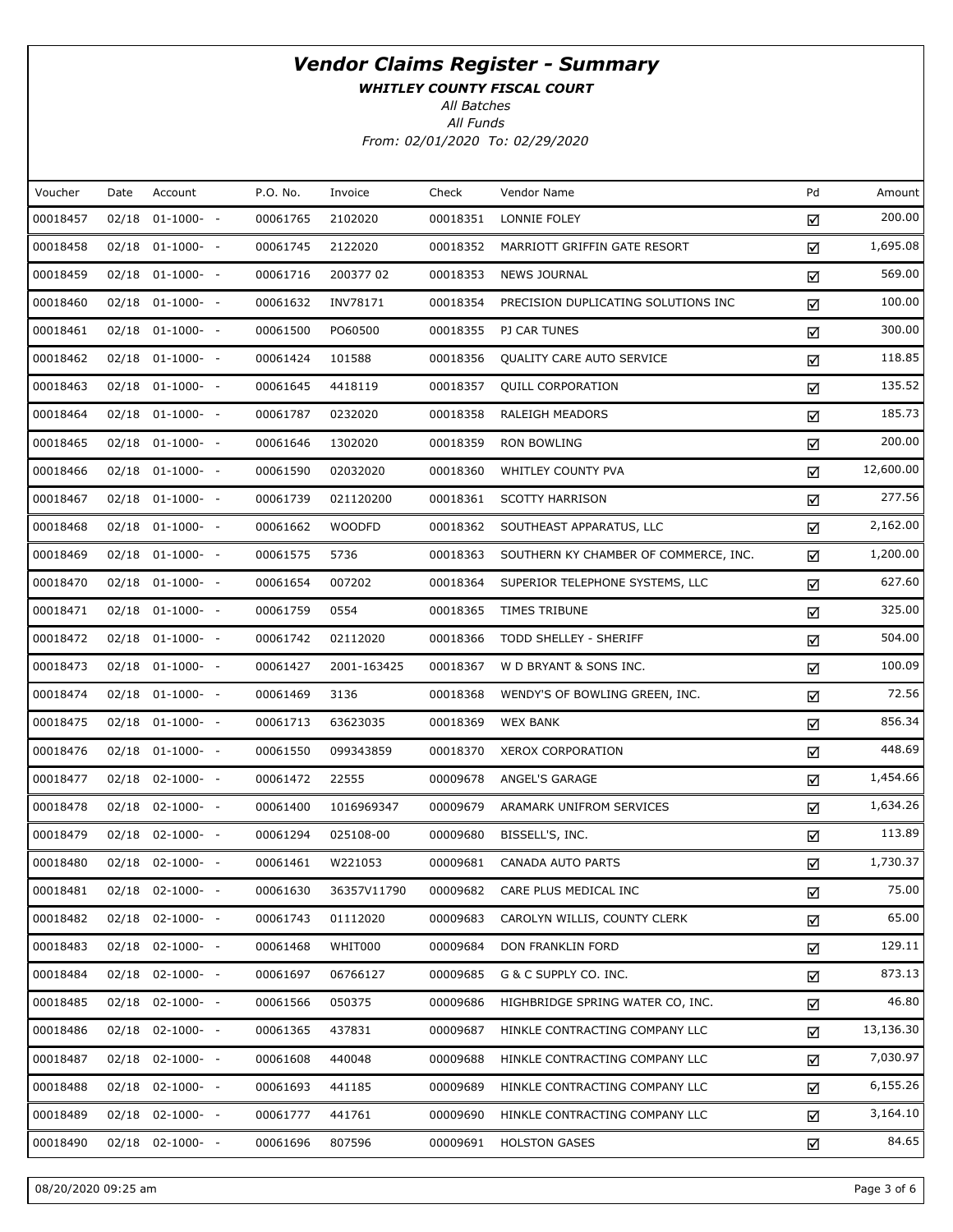WHITLEY COUNTY FISCAL COURT

All Batches

| Voucher  | Date  | Account               | P.O. No. | Invoice     | Check    | Vendor Name                            | Pd | Amount    |
|----------|-------|-----------------------|----------|-------------|----------|----------------------------------------|----|-----------|
| 00018491 | 02/18 | $02 - 1000 - -$       | 00061399 | 00420851    | 00009692 | HOMETOWN IGA #57                       | ☑  | 377.59    |
| 00018492 |       | 02/18 02-1000- -      | 00061485 | 99681       | 00009693 | JOHNNY WHEELS OF WILLIAMSBURG, INC     | ☑  | 241.88    |
| 00018493 | 02/18 | $02 - 1000 - -$       | 00061589 | 20320       | 00009694 | K A C O ALL LINES FUND                 | ☑  | 2,919.97  |
| 00018494 |       | 02/18 02-1000- -      | 00061588 | 2320        | 00009695 | KACO WORKERS COMPENSATION FUND         | ☑  | 8,540.00  |
| 00018495 |       | $02/18$ $02-1000-$ -  | 00061753 | 02122020    | 00009696 | KENTUCKY STATE TREASURER               | ☑  | 60,339.55 |
| 00018496 |       | $02/18$ $02-1000-$ -  | 00061749 | 3033543     | 00009697 | LYKINS OIL COMPANY                     | ☑  | 9,146.52  |
| 00018497 |       | 02/18 02-1000- -      | 00061779 | 1327        | 00009698 | T & J MACHINE & MANUFACTURING LLC      | ☑  | 1,620.30  |
| 00018498 |       | 02/18 02-1000- -      | 00061154 | 1912158293  | 00009699 | W D BRYANT & SONS INC.                 | ☑  | 2,617.95  |
| 00018499 |       | 02/18 02-1000- -      | 00061713 | 63623035    | 00009700 | <b>WEX BANK</b>                        | ☑  | 413.47    |
| 00018500 |       | $02/18$ $02-1000-$ -  | 00061586 | SO01937833  | 00009701 | WHAYNE SUPPLY COMPANY                  | ☑  | 170.18    |
| 00018501 |       | $02/18$ $03-1000-$ -  | 00061747 | 5463        | 00011177 | <b>BEST TERMITE &amp; PEST</b>         | ☑  | 120.00    |
| 00018502 |       | 02/18 03-1000- -      | 00061390 | 025183-00   | 00011178 | BISSELL'S, INC.                        | ☑  | 553.44    |
| 00018503 |       | $02/18$ $03-1000-$ -  | 00061748 | WH1012720   | 00011179 | DIXIE ROOFING, INC.                    | ☑  | 394.23    |
| 00018504 |       | 02/18 03-1000- -      | 00061574 | SO#602976   | 00011180 | EVAPAR, INC.                           | ☑  | 1,190.00  |
| 00018505 |       | 02/18 03-1000- -      | 00061670 | 210099423   | 00011181 | FROST BROWN TODD, LLC                  | ☑  | 640.00    |
| 00018506 |       | 02/18 03-1000- -      | 00061477 | 26794       | 00011182 | G & E DRIVE-IN                         | ☑  | 39.00     |
| 00018507 |       | 02/18 03-1000- -      | 00061548 | 26409032    | 00011183 | GREAT AMERICA FINANCIAL SERVICES, CORP | ☑  | 197.97    |
| 00018508 |       | 02/18 03-1000- -      | 00061769 | 2062/2184   | 00011184 | HARDEE'S                               | ☑  | 30.00     |
| 00018509 |       | 02/18 03-1000- -      | 00061675 | 11966       | 00011185 | HAZARD FIRE & SAFETY CO LLC            | ☑  | 1,864.98  |
| 00018510 |       | $02/18$ 03-1000- -    | 00061567 | 050392      | 00011186 | HIGHBRIDGE SPRING WATER CO, INC.       | ☑  | 49.20     |
| 00018511 |       | 02/18 03-1000- -      | 00061483 | 496427      | 00011187 | JONES PIT STOP                         | ☑  | 70.00     |
| 00018512 |       | 02/18 03-1000- -      | 00061589 | 20320       | 00011188 | K A C O ALL LINES FUND                 | ☑  | 11,287.26 |
| 00018513 |       | $02/18$ 03-1000- -    | 00061588 | 2320        | 00011189 | KACO WORKERS COMPENSATION FUND         | ☑  | 6,000.00  |
| 00018514 |       | $02/18$ $03-1000$ - - | 00061349 | 172348      | 00011190 | NORVEX SUPPLY INC                      | ☑  | 5,534.17  |
| 00018515 |       | $02/18$ 03-1000- -    | 00061488 | 67014       | 00011191 | PERFORMANCE BATTERY LLC                | ☑  | 292.00    |
| 00018516 | 02/18 | $03-1000- -$          | 00061706 | 262020      | 00011192 | PREFERRED LAB SERVICE                  | ☑  | 840.00    |
| 00018517 |       | $02/18$ $03-1000-$ -  | 00061475 | 101596      | 00011193 | <b>QUALITY CARE AUTO SERVICE</b>       | ☑  | 328.70    |
| 00018518 | 02/18 | $03-1000- -$          | 00061380 | ADP15988    | 00011194 | SOUTHERN HEALTH PARTNERS INC           | ☑  | 31,026.04 |
| 00018519 |       | $02/18$ $03-1000-$ -  | 00061457 | 25116       | 00011195 | THERMAL EQUIPMENT SERVICE CO.          | ☑  | 1,595.48  |
| 00018520 | 02/18 | $03-1000- -$          | 00061346 | 2001-165280 | 00011196 | W D BRYANT & SONS INC.                 | ☑  | 155.16    |
| 00018521 |       | $02/18$ 03-1000- -    | 00061474 | #3038       | 00011197 | WENDY'S OF BOWLING GREEN, INC.         | ☑  | 111.66    |
| 00018522 | 02/18 | $03-1000- -$          | 00061713 | 63623035    | 00011198 | <b>WEX BANK</b>                        | ☑  | 2,024.85  |
| 00018523 | 02/18 | 09-1000- -            | 00061698 | 5997        | 00008668 | 911 BILLING SERVICE                    | ☑  | 18,955.76 |
| 00018524 | 02/18 | 09-1000- -            | 00061591 | 020320      | 00008669 | ALBERT JACKSON                         | ☑  | 100.00    |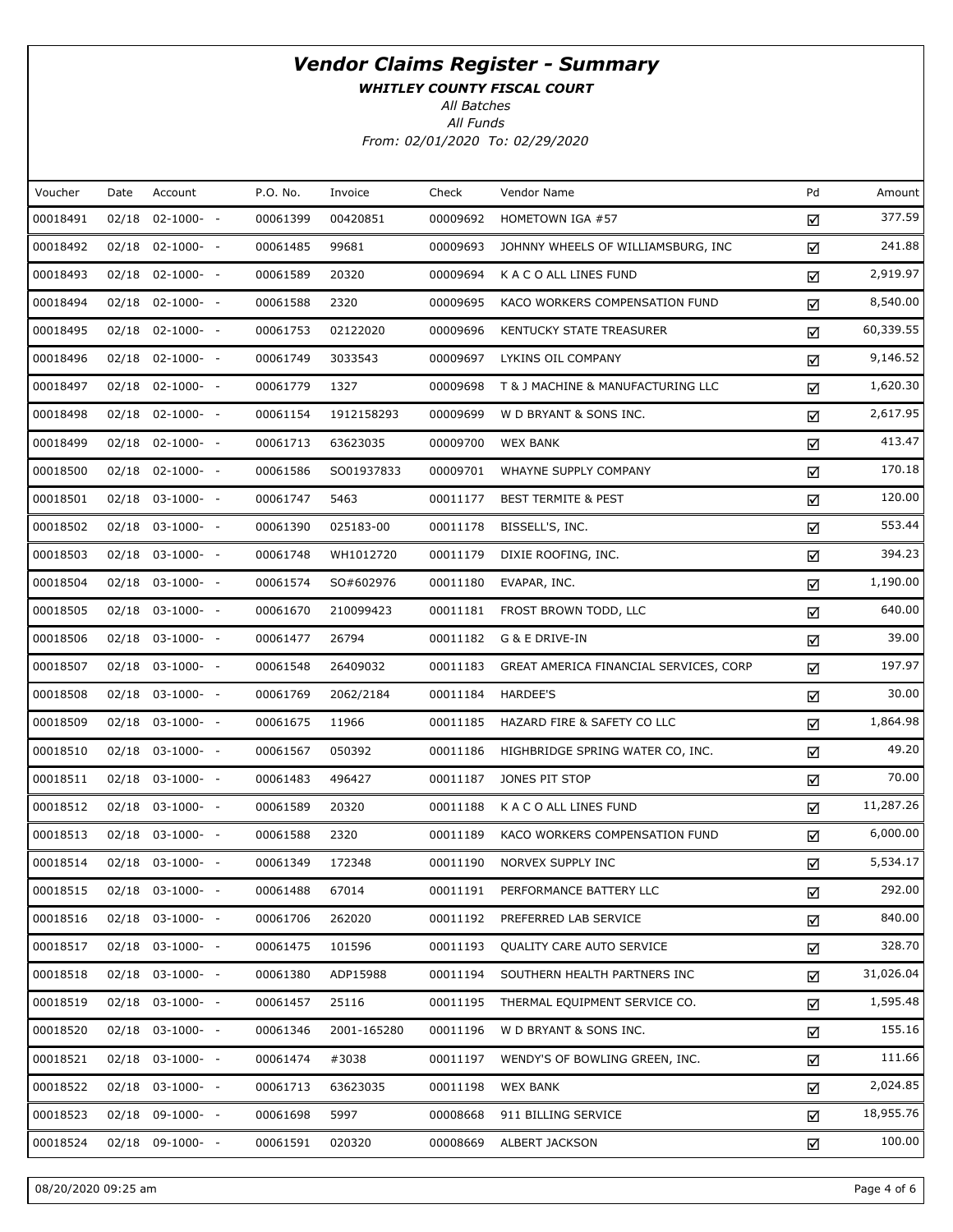WHITLEY COUNTY FISCAL COURT

All Batches

| Voucher  | Date | Account            | P.O. No. | Invoice      | Check    | Vendor Name                            | Pd | Amount    |
|----------|------|--------------------|----------|--------------|----------|----------------------------------------|----|-----------|
| 00018525 |      | $02/18$ 09-1000- - | 00061636 | 4932         | 00008670 | BILL BERRY'S AUTOBODY COLLISION CENTER | ☑  | 1,887.22  |
| 00018526 |      | $02/18$ 09-1000- - | 00061556 | 83478134     | 00008671 | BOUND TREE MEDICAL, LLC                | ☑  | 6,043.51  |
| 00018527 |      | $02/18$ 09-1000- - | 00061439 | W330712      | 00008672 | CANADA AUTO PARTS                      | ☑  | 99.98     |
| 00018528 |      | $02/18$ 09-1000- - | 00061407 | 2127390      | 00008673 | EMERGENCY MEDICAL PRODUCTS, INC        | ☑  | 1,289.65  |
| 00018529 |      | $02/18$ 09-1000- - | 00061634 | 061287       | 00008674 | HIGHBRIDGE SPRING WATER CO, INC.       | ☑  | 9.80      |
| 00018530 |      | $02/18$ 09-1000- - | 00061300 | 036303       | 00008675 | <b>HOLSTON GASES</b>                   | ☑  | 3,954.05  |
| 00018531 |      | $02/18$ 09-1000- - | 00061656 | 4213021      | 00008676 | <b>JONES &amp; BARTLETT</b>            | ☑  | 1,908.25  |
| 00018532 |      | $02/18$ 09-1000- - | 00061589 | 20320        | 00008677 | K A C O ALL LINES FUND                 | ☑  | 3,830.14  |
| 00018533 |      | $02/18$ 09-1000- - | 00061588 | 2320         | 00008678 | KACO WORKERS COMPENSATION FUND         | ☑  | 9,221.09  |
| 00018534 |      | $02/18$ 09-1000- - | 00061652 | 1222020      | 00008679 | KAPA                                   | ☑  | 150.00    |
| 00018535 |      | $02/18$ 09-1000- - | 00061639 | 1292020      | 00008680 | <b>KELLY HARRISON</b>                  | ☑  | 19.05     |
| 00018536 |      | $02/18$ 09-1000- - | 00061487 | 27319 & 2732 | 00008681 | KEN TEN ADVERTISING                    | ☑  | 741.44    |
| 00018537 |      | $02/18$ 09-1000- - | 00061640 | 12920        | 00008682 | <b>KIM HAMMONS</b>                     | ☑  | 49.87     |
| 00018538 |      | $02/18$ 09-1000- - | 00061638 | 110343       | 00008683 | LAUREL TERMITE CONTROL                 | ☑  | 95.00     |
| 00018539 |      | $02/18$ 09-1000- - | 00061598 | 12277        | 00008684 | LONDON RADIO SERVICE                   | ☑  | 600.00    |
| 00018540 |      | $02/18$ 09-1000- - | 00061750 | 3039647      | 00008685 | LYKINS OIL COMPANY                     | ☑  | 3,026.11  |
| 00018541 |      | $02/18$ 09-1000- - | 00061480 | 6928902      | 00008686 | MCKEESSON MEDICAL                      | ☑  | 607.73    |
| 00018542 |      | $02/18$ 09-1000- - | 00061448 | 172437       | 00008687 | NORVEX SUPPLY INC                      | ☑  | 32.17     |
| 00018543 |      | $02/18$ 09-1000- - | 00061573 | 18132        | 00008688 | OVERHEAD DOOR COMPANY OF CORBIN        | ☑  | 797.00    |
| 00018544 |      | $02/18$ 09-1000- - | 00061632 | INV78171     | 00008689 | PRECISION DUPLICATING SOLUTIONS INC    | ☑  | 36.69     |
| 00018545 |      | $02/18$ 09-1000- - | 00061706 | 262020       | 00008690 | PREFERRED LAB SERVICE                  | ☑  | 180.00    |
| 00018546 |      | $02/18$ 09-1000- - | 00061434 | 101590       | 00008691 | QUALITY CARE AUTO SERVICE              | ☑  | 10,370.34 |
| 00018547 |      | $02/18$ 09-1000- - | 00061471 | 2906798M     | 00008692 | STRYKER MEDICAL                        | ☑  | 383.25    |
| 00018548 |      | 02/18 09-1000- -   | 00061713 | 63623035     | 00008693 | <b>WEX BANK</b>                        | ☑  | 3,591.33  |
| 00018549 |      | 02/18 09-1000- -   | 00061595 | 2032020      | 00008694 | WILLIAMSBURG-WHITLEY CO. AIRPORT BD.   | ☑  | 800.00    |
| 00018550 |      | $02/18$ 13-1000- - | 00061642 | 52599        | 00001003 | <b>BURRIS COMPUTER FORMS</b>           | ☑  | 690.98    |
| 00018551 |      | $02/18$ 23-1000- - | 00061606 | 025262-00    | 00002759 | BISSELL'S, INC.                        | ☑  | 212.43    |
| 00018552 |      | $02/18$ 23-1000- - | 00061674 | 069646       | 00002760 | HIGHBRIDGE SPRING WATER CO, INC.       | ☑  | 16.95     |
| 00018553 |      | $02/18$ 23-1000- - | 00061551 | 57354934     | 00002761 | <b>NEOPOST USA</b>                     | ☑  | 1,054.03  |
| 00018554 |      | $02/18$ 75-1000- - | 00061735 | 02102020     | 00000390 | WHITLEY COUNTY TOURISM BOARD           | ☑  | 2,020.46  |
| 00018555 |      | $02/18$ 87-1000- - | 00061603 | 025260-00    | 00005460 | BISSELL'S, INC.                        | ☑  | 188.01    |
| 00018556 |      | $02/18$ 87-1000- - | 00061568 | 050373       | 00005461 | HIGHBRIDGE SPRING WATER CO, INC.       | ☑  | 72.60     |
| 00018557 |      | $02/18$ 87-1000- - | 00061744 | 9493         | 00005462 | KENTUCKY STATE TREASURER               | ☑  | 116.00    |
| 00018558 |      | 02/18 87-1000- -   | 00061593 | 0232020      | 00005463 | LIDA J. POWERS                         | ☑  | 683.72    |